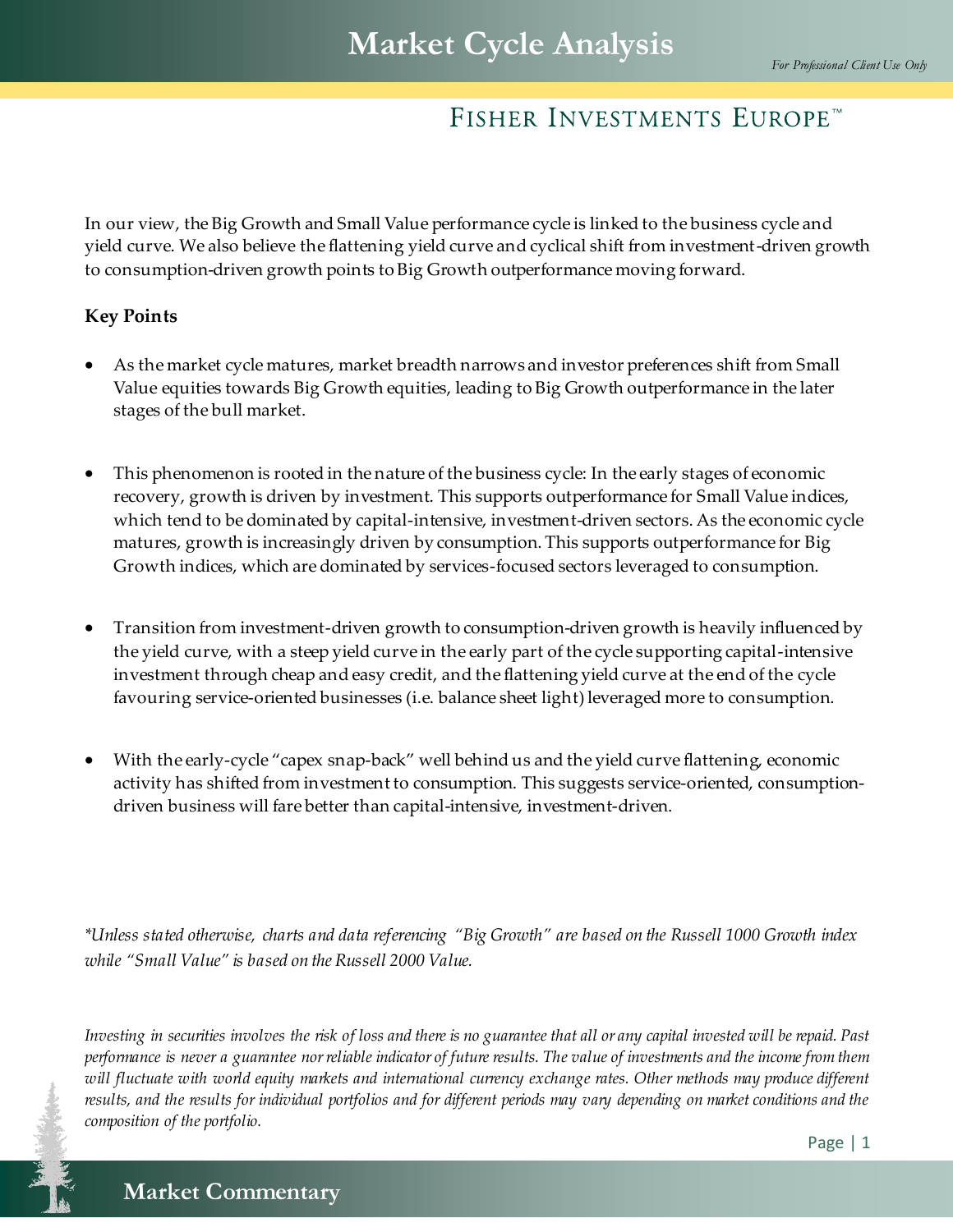## **Market Breadth and the Growth vs. Value Cycle**

In the first stages of a new bull market, most equities outperform the market average, with Small Value equities leading the way. However, as the bear market "bounce" effect fades and the bull market matures, market breadth (defined as the percentage of constituents beating the market average) declines as investors abandon high-beta winners of the early bull and instead focus on blue chip growth equities which aren't as dependent on a cyclical rebound in economic activity to drive earnings.

Exhibit 1 shows how market breadth declines as the bull market progresses, and Exhibit 2 shows the strong *inverse*relationship between market breath and Big Growth relative returns vs. Small Value.



#### **Exhibit 1: Market Breadth Narrows as Bull Market Matures**

*Source: FactSet as of 30/09/2018.*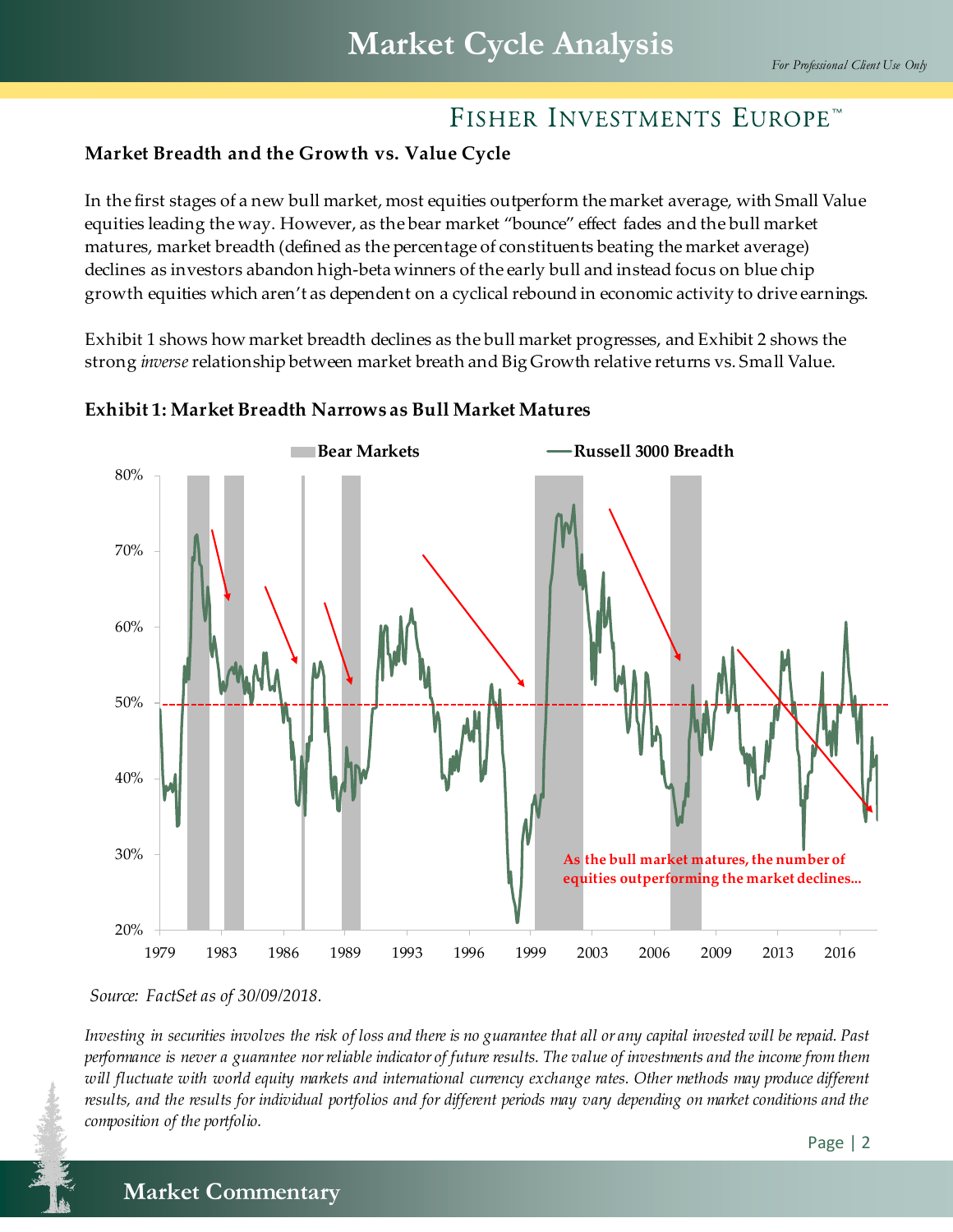



*Source: FactSet as of 30/09/2018.*

It is also worth noting that declining market breadth is an important driver for the relative returns of both style and size independently: Growth outperforms Value—regardless of size—*and* Big outperforms Small—regardless of style. This is illustrated in Exhibits 9 and 10 of the appendix, which compare market breadth to Growth vs. Value and Big vs. Small, respectively.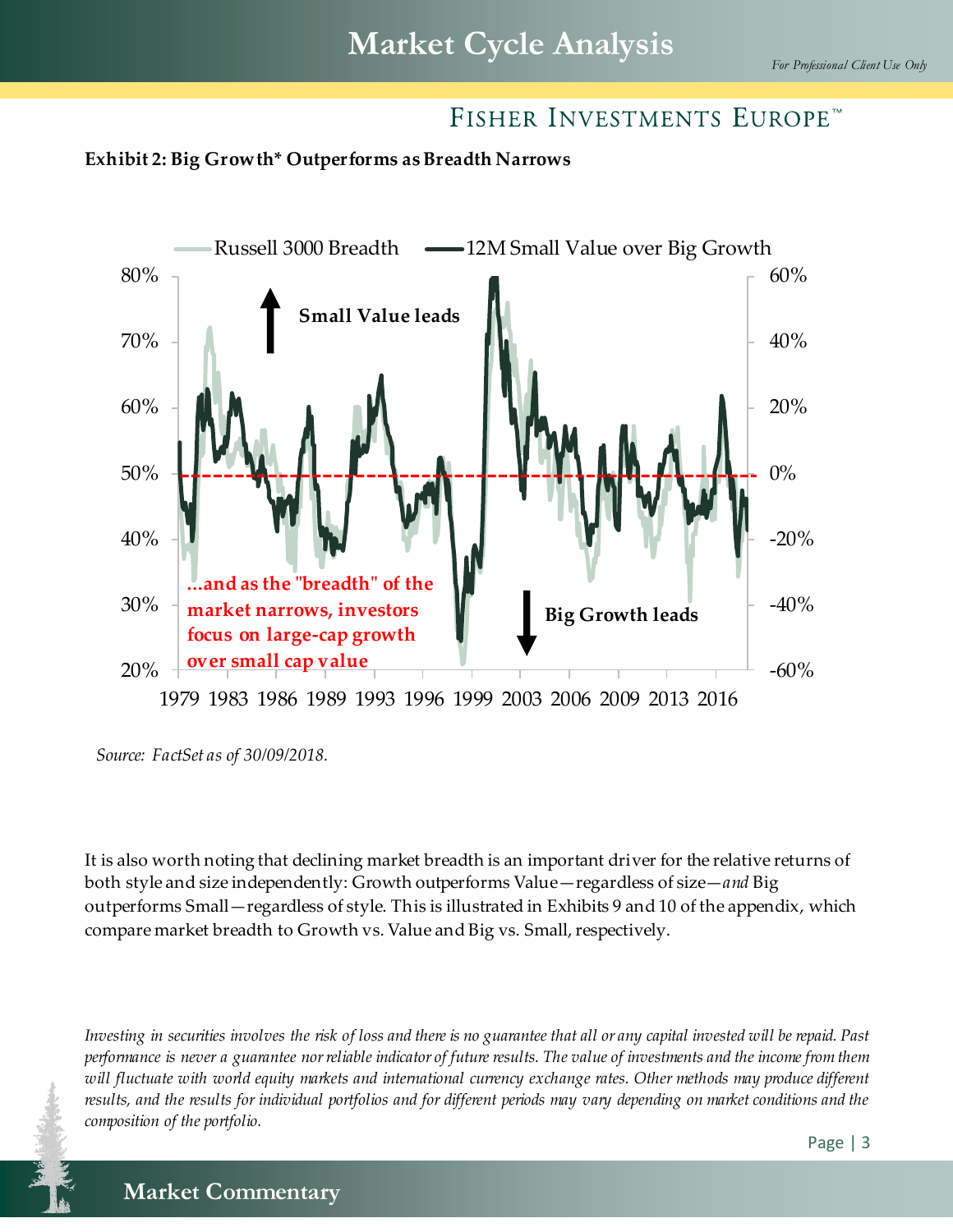#### **Growth vs. Value and Consumption vs. Investment**

As market breadth narrows as the bull market matures, this results in Big Growth outperformance in the later stages of the bull market. This is illustrated in Exhibit 3, which shows the average trajectory of the Russell 1000 Growth over Russell 2000 Value during the last 5 bull markets, with the duration of each bull market normalised on a percentage scale (i.e. 0-100%). Based on the historical trend, Big Cap Growth generally underperforms for the first half of the bull market, and then outperforms for the remainder.



*Source: FactSet, rebased to 100 at beginning of each bull market.*

*Investing in securities involves the risk of loss and there is no guarantee that all or any capital invested will be repaid. Past performance is never a guarantee nor reliable indicator of future results. The value of investments and the income from them will fluctuate with world equity markets and international currency exchange rates. Other methods may produce different results, and the results for individual portfolios and for different periods may vary depending on market conditions and the composition of the portfolio.*

## **Market Commentary Market Commentary**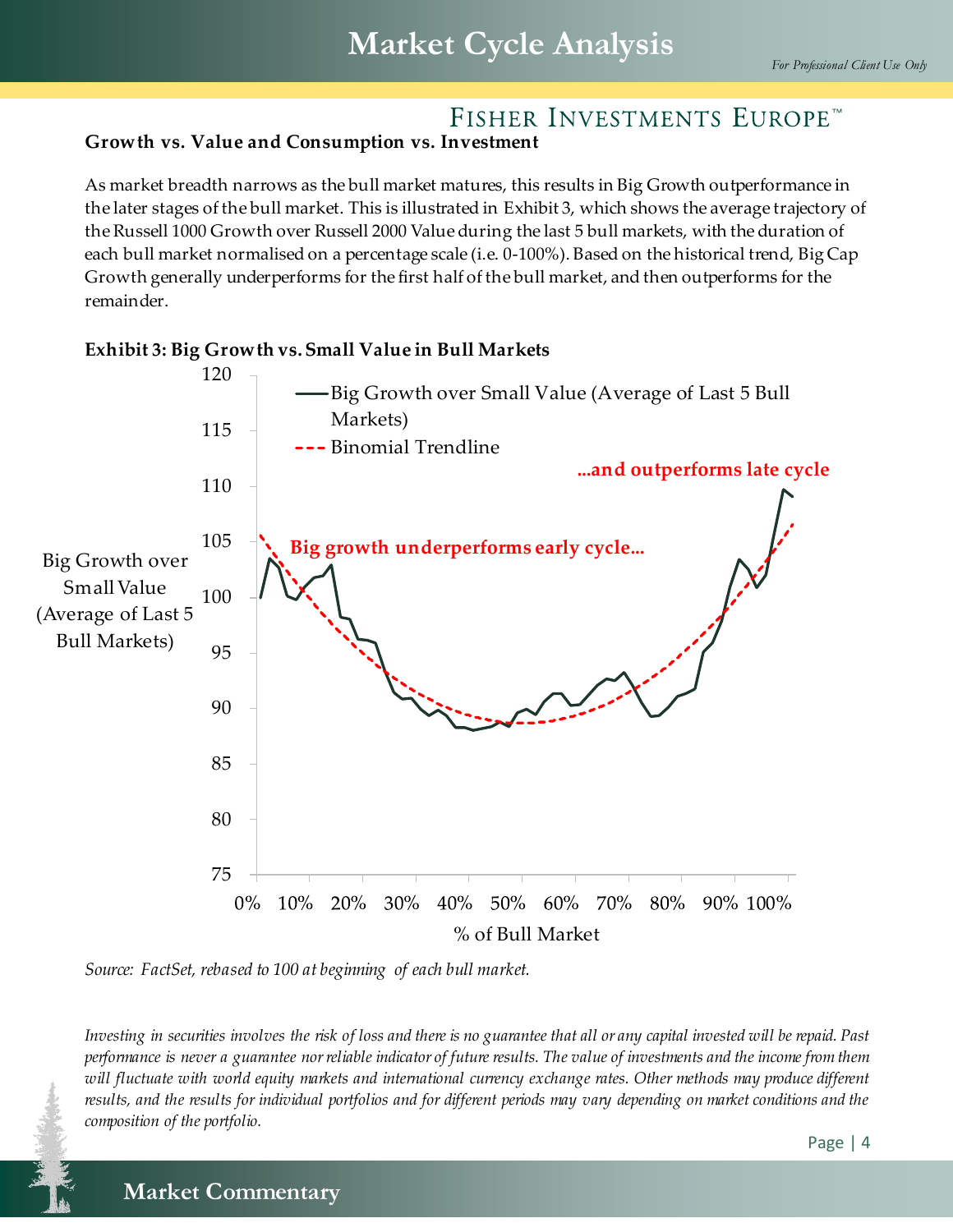62% of the MSCI World Small Value Index falls in the Materials, Industrials, Real Estate and Financials sectors (see Exhibit 4). These Small Value sectors are capital-intensive and primarily driven by investment—characteristics which lend themselves to early-cycle outperformance. In contrast, 53% of the MSCI World Big Growth Index is in Information Technology, Consumer Staples and Healthcare (see Exhibit 4). These growth sectors are mostly service-oriented businesses and are primarily driven by consumption—characteristics which support late-cycle outperformance. The "Big Growth" and "Small Value" categorisation is a reflection of these sectors' fundamental characteristics. The Small Value sectors are leveraged to the most cyclical segments of the economy (i.e. investment) and tend to be mature, commoditised industries where long-term growth is a function of nominal GDP and market share (e.g. real estate, copper, credit). They are also highly capital-intensive, leading to heavy dependence on debt-financing and low rates of return on assets. Higher volatility, lower growth potential, greater leverage and weaker returns naturally lead to lower valuations and structurally lower growth rates.



## **Exhibit 4: MSCI World Small Cap Value and MSCI World Large Growth Sector Weights**

*Source: FactSet as of 30/09/2018.*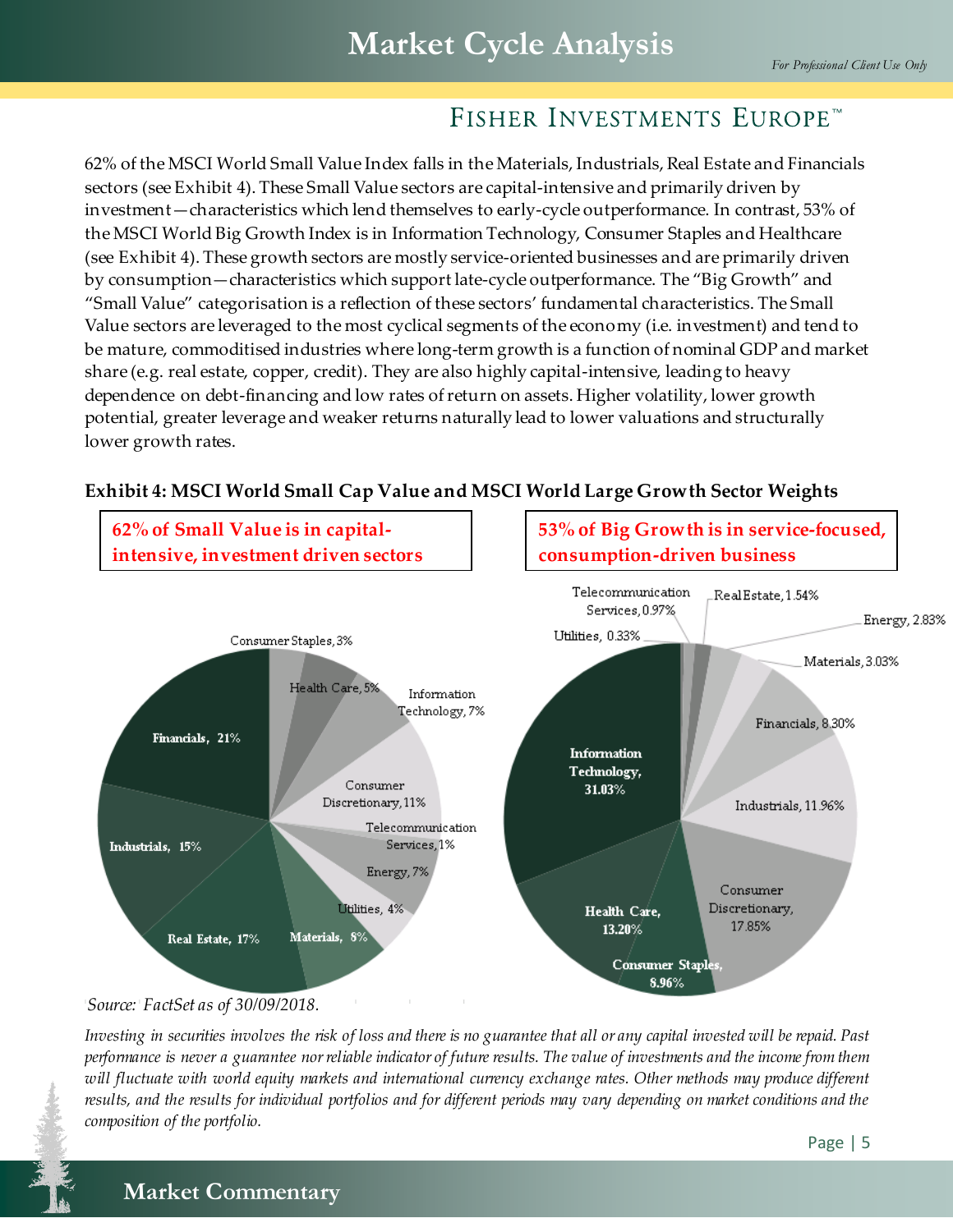In contrast, the Big Growth sectors are less cyclical, less capital intensive, and generally aren't constrained by nominal GDP—growth can also be driven by innovation, new product development and rising market penetration (as the markets aren't as mature). This leads to structurally higher growth rates and premium valuations.

#### **Consumption vs. Investment and the Yield Curve**

In the early stages of the economic recovery, there is an initial "capex snap-back" due to inventory restocking and pent-up demand for capital equipment—typically this results in accelerating investment growth for the first year of the recovery. This is illustrated in Exhibit 5 which shows the average trend in investment growth during the last 8 economic cycles, as well as investment growth in the current period—which has now slowed to a typically late-cycle growth rate.



#### **Exhibit 5: Investment Growth During Expansions**

*Source: Federal Reserve as of 30/09/2018.*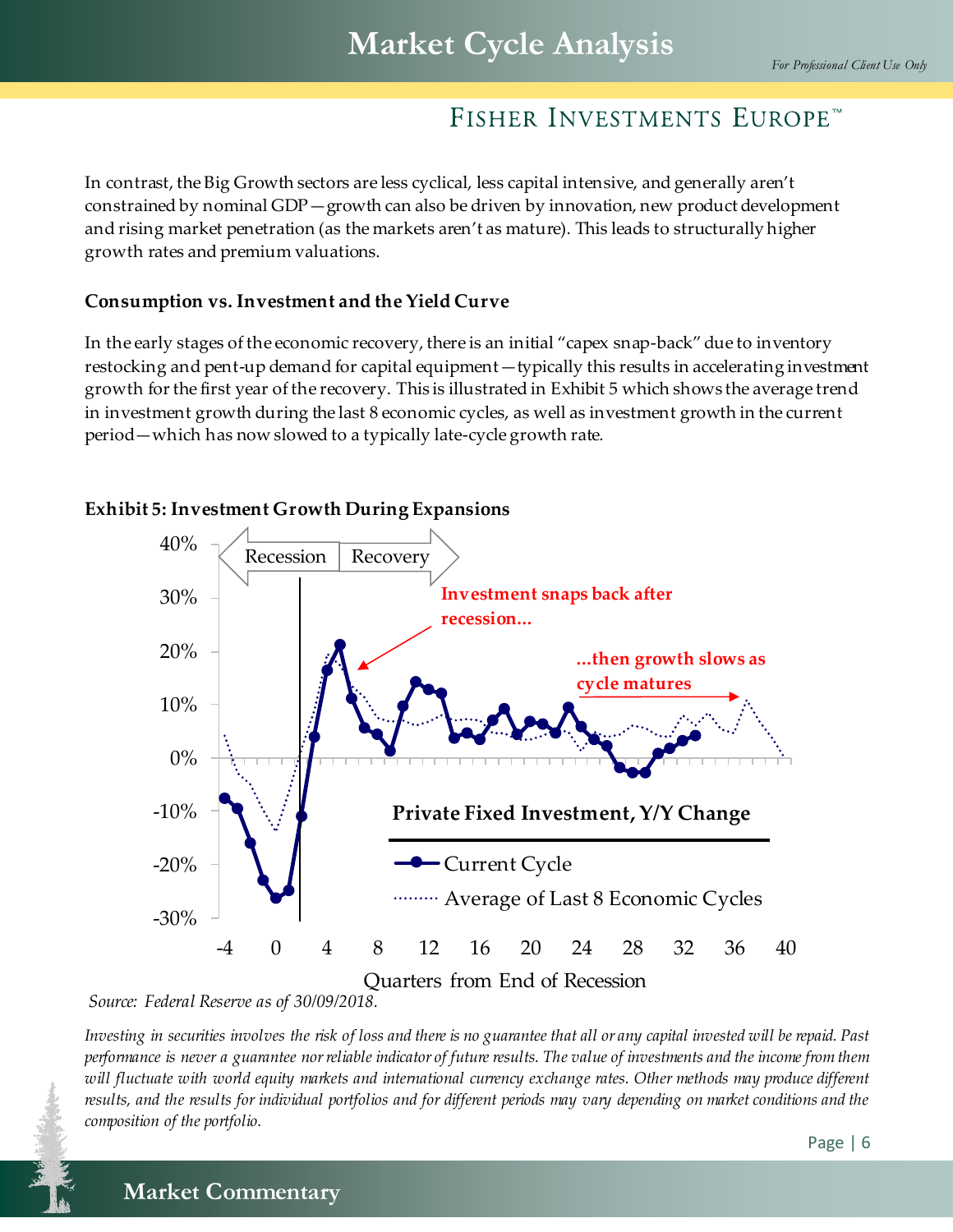To a large degree, this early-stage "capex snap-back" is enabled by low interest rates and a steep yield curve. Low interest rates make capex more attractive, and a steep yield curve incentivises banks to make financing available—which is particularly important for smaller companies, which have limited access to capital markets and are generally more reliant on bank lending.

Typically, the yield curve steepens during the recession as the central bank cuts the policy rate, and remains steep early in the recovery as expectations for stronger growth push long rates higher. As growth improves and inflation accelerates later in the cycle, the central bank hikes short rates and the yield curve begins to flatten. This is illustrated in Exhibit 6, which shows the trajectory of the yield curve (measured as the 10-year - 3-month yield spread) during the last 8 economic cycles, as well as the yield curve in the current cycle. The yield curve has now begun to narrow, and based on historical trend, is likely to continue narrowing for the remainder of the expansion.



### **Exhibit 6: Yield Curve During Economic Expansions**

*Source: FactSet Economics as of 30/09/2018.*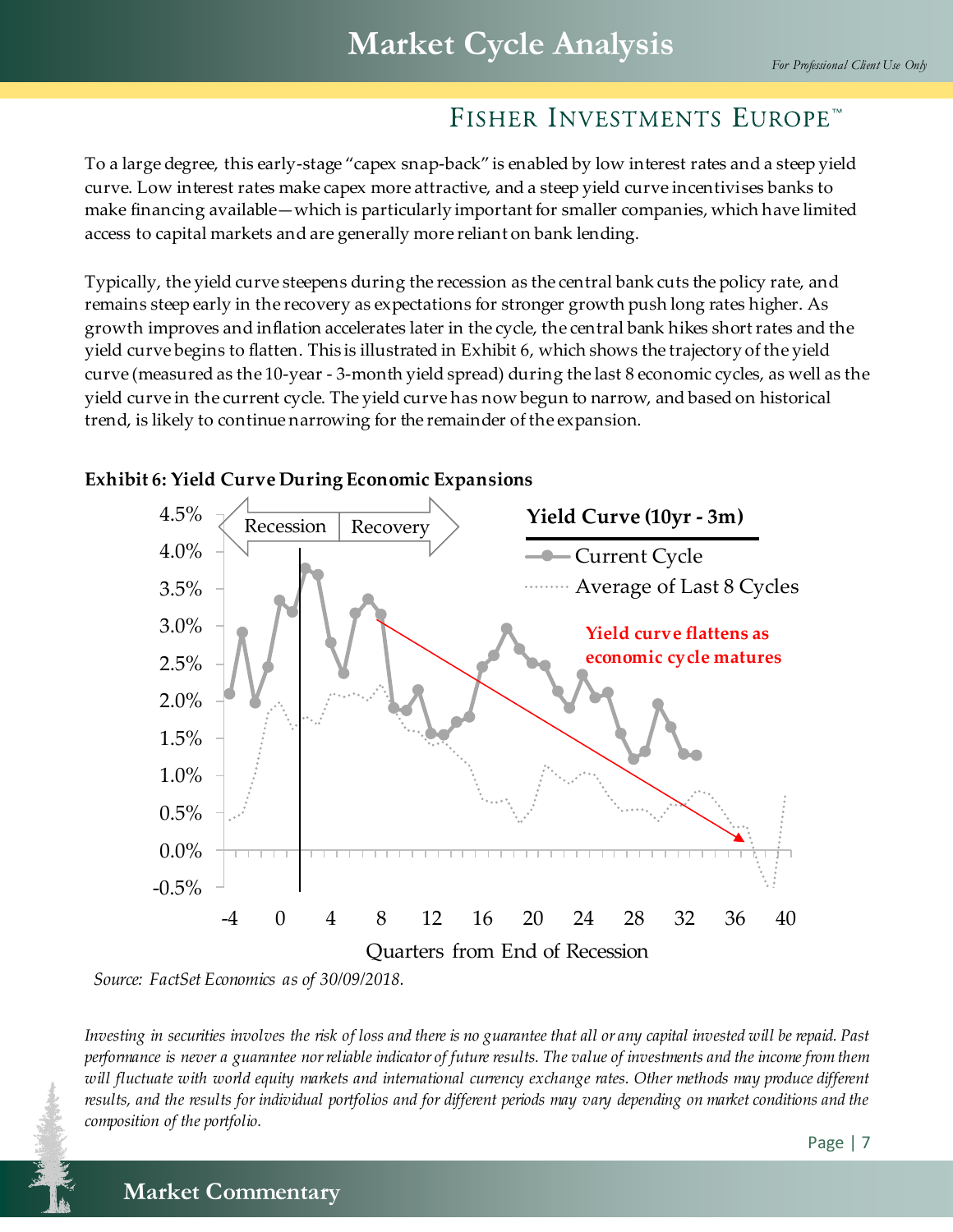The relationship between investment and the yield curve is further illustrated in Exhibit 7, which shows the year-over-year change in the yield curve spread (measured by the 10-year rate minus 3 month rate, with the axis inverted), and the forward-looking change in the consumption-to-investment ratio. The chart shows that as the yield curve narrows, consumption tends to grow more quickly than investment moving forward.



*Source: US Bureau of Economic Analysis and FactSet as of 29/12/2017. Consumption / Investment uses forward 6 quarter calculations.*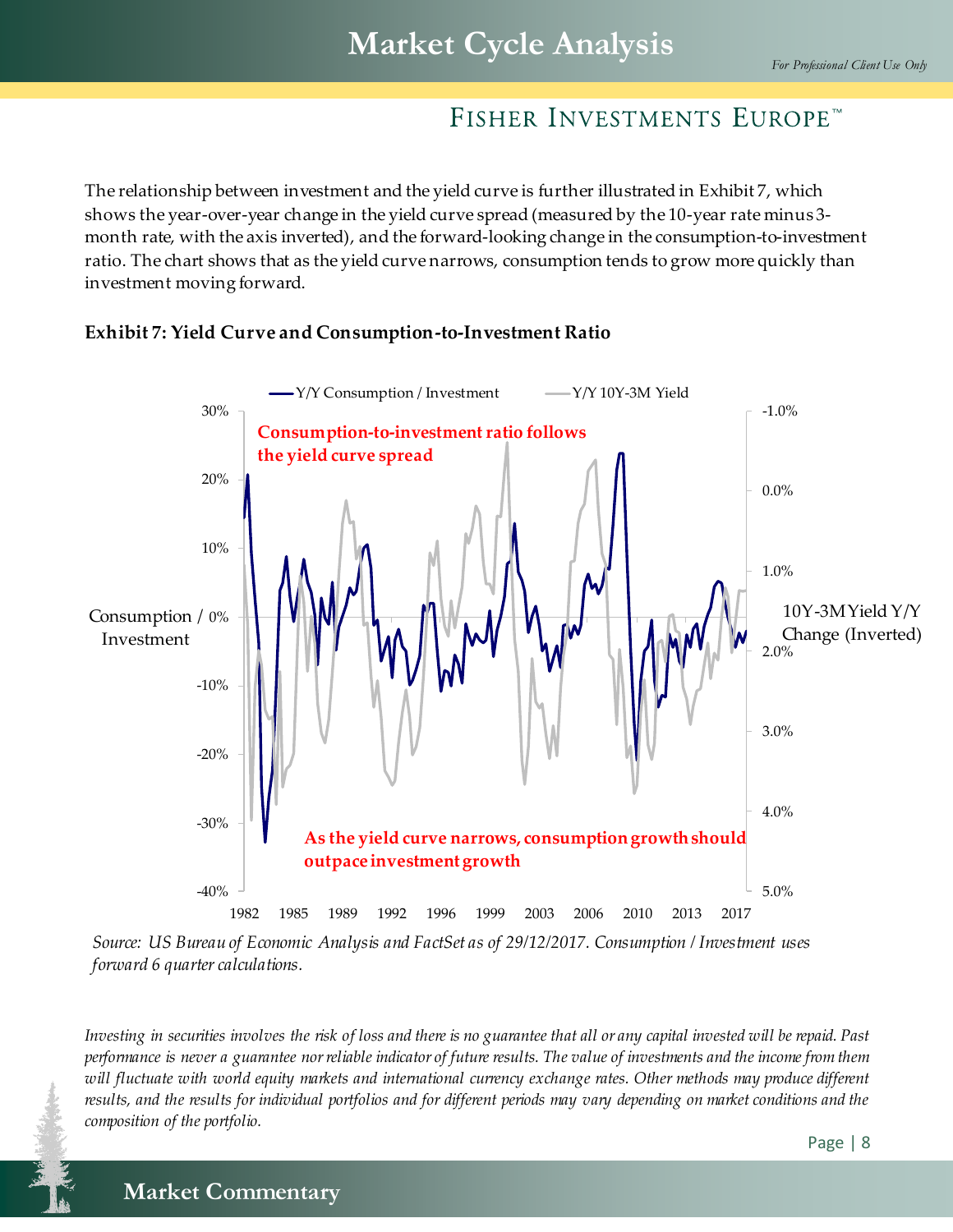It stands to reason that if the yield curve drives the consumption-to-investment ratio, and Big Growth represents consumption-driven sectors while Small Value represents investment-driven sectors, then the yield curve should drive growth vs. value relative returns. The relationship between the yield curve and Big Growth vs. Small Value is illustrated in Exhibit 8, which shows the 12-month moving average year-over-year change in the yield curve spread vs. Big Growth's 12 month forward relative return vs. Small Value. Historically, when the yield curve is flattening, Big Growth outperforms Small Value 62% of the time over the next 12 months, with 3.1% average outperformance. In contrast, when the yield curve is steepening, Big Growth outperforms less than 40% of the time, with 4.2% average underperformance *(*Exhibit 11 in the appendix illustrates this in more depth).

### **Exhibit 8: Yield Curve and Big Growth vs. Small Value**



*Source: FactSet as of 30/09/2018.*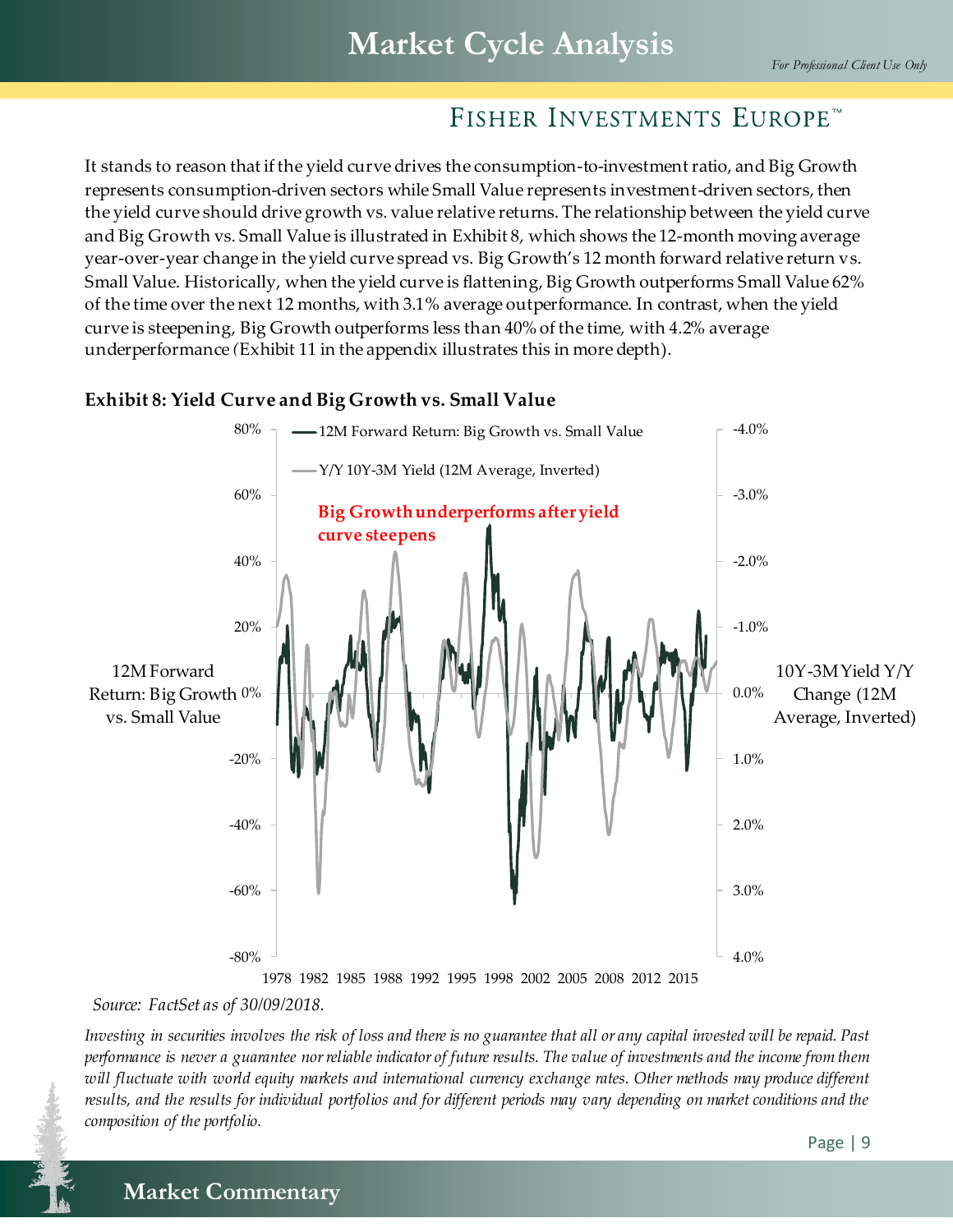The yield curve is particularly important for the financial sector—the biggest component of Small Value indices. When the yield curve is steep, net interest margins are wider, which makes banks more profitable. Thus there is a particularly strong relationship between the yield curve spread and financial sectors relative returns, which is illustrated in Exhibit 12 in the appendix.

#### **Outlook**

Ultimately, as we continue through the later stages of the market cycle we expect the yield curve to continue to flatten and the economy to persist in its shift from investment-driven growth to consumption driven growth. As such, capital intensive sectors will lag while service-oriented, consumption-driven sectors will lead, driving outperformance for Big Growth equities.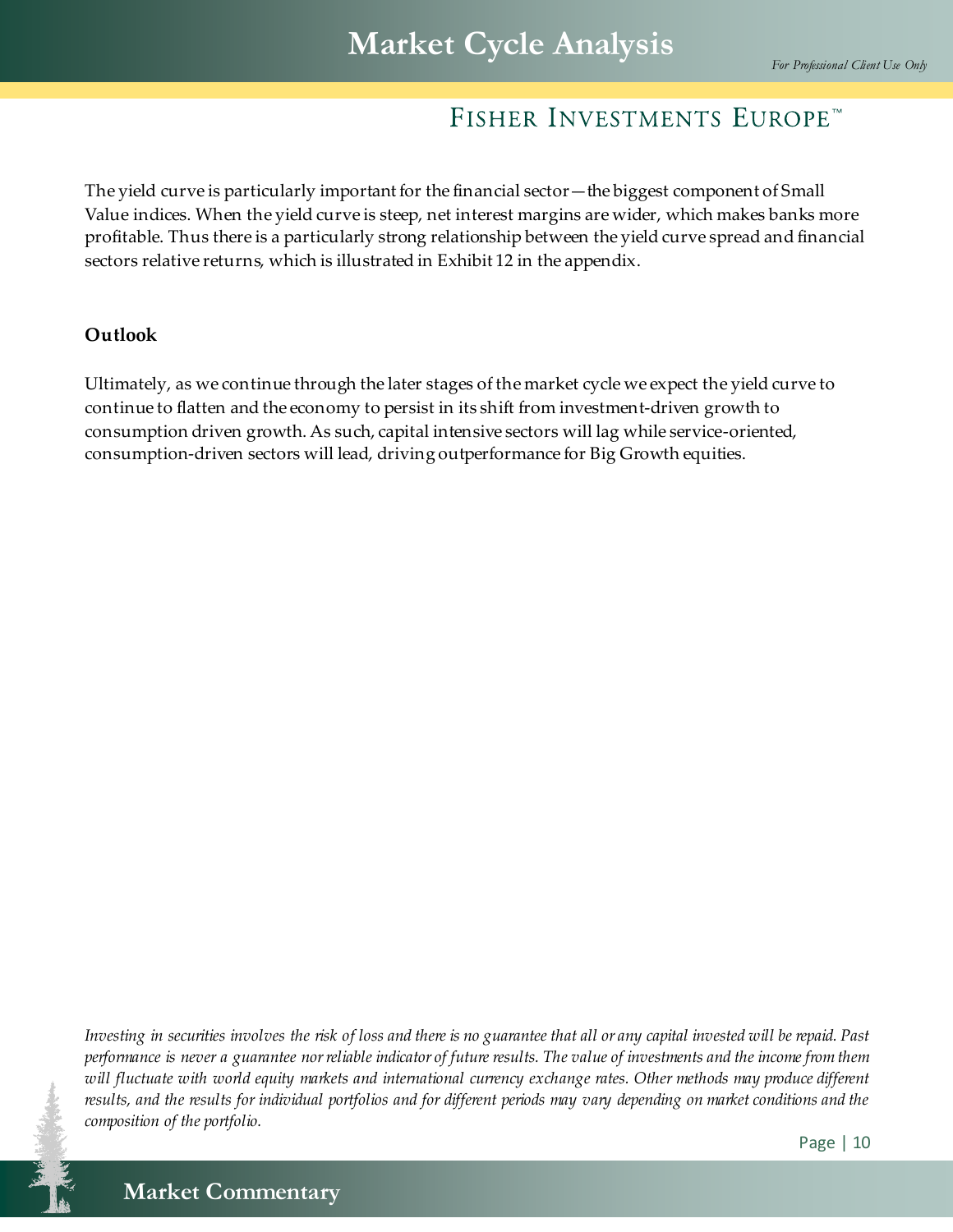## **Appendix**

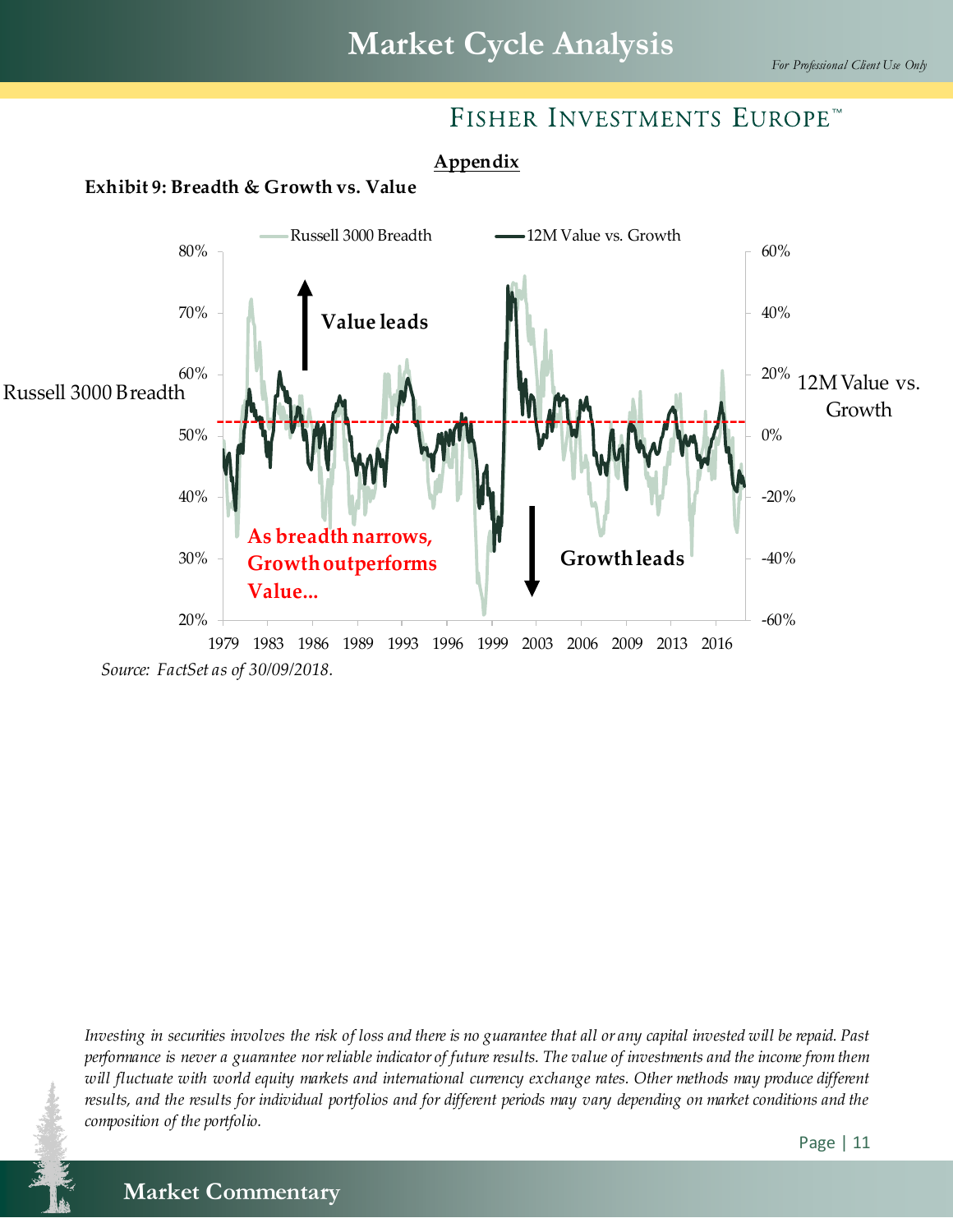

#### **Exhibit 10: Breadth & Big vs. Small**

*Source: FactSet as of 30/09/2018.*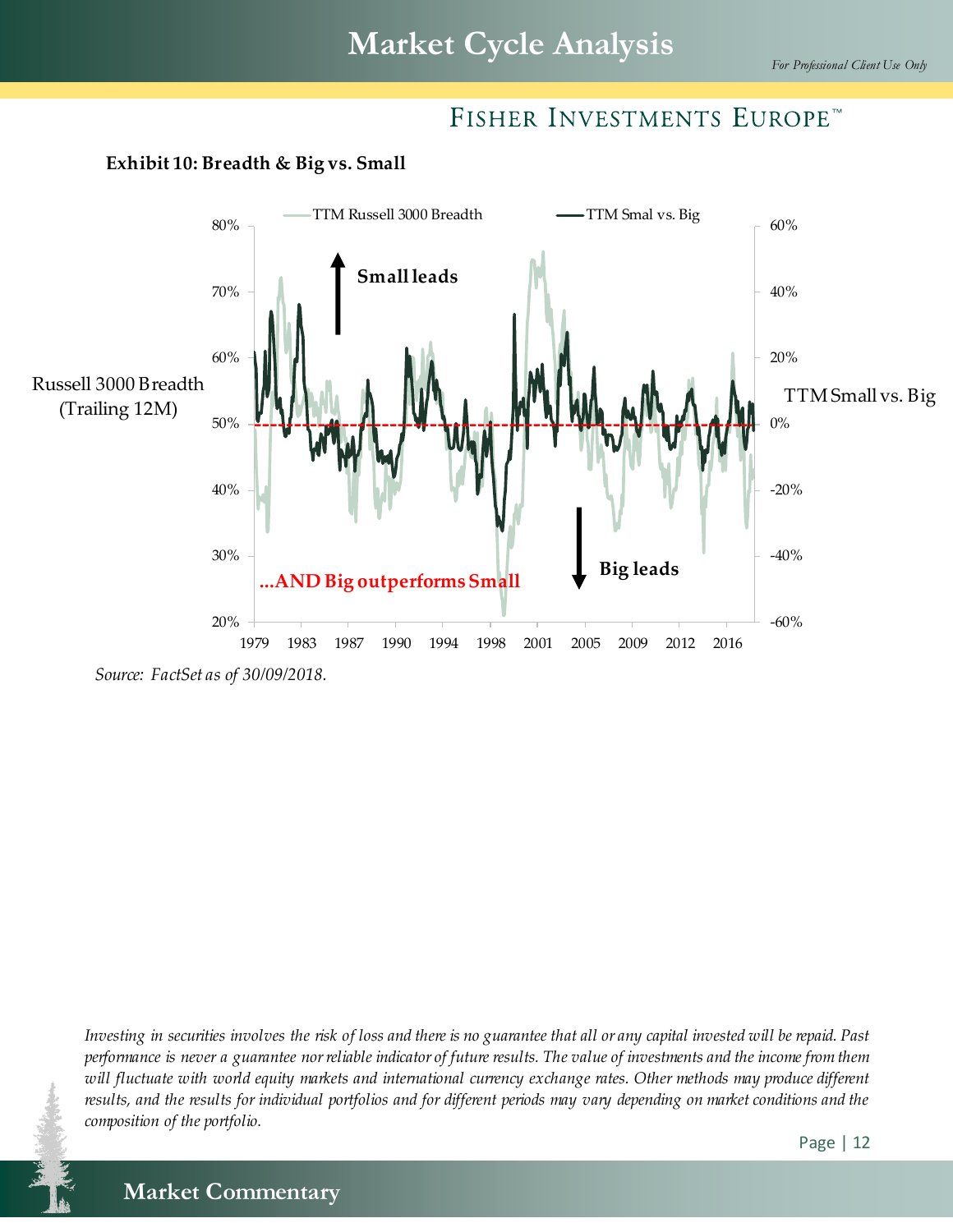Big Growth vs. Small Value & 10Y-Fed Funds Yield

## FISHER INVESTMENTS EUROPE™

## -60% -40% -20% 0% 20% 40% 60% Big Growth 12m Forward Return vs Small Value --- Linear (Big Growth vs. Small Value & 10Y-Fed Funds Yield) **Yield Curve Flattening Yield Curve Steepening Big Growth outperforms**  *S***mall Value 63% of the time over the next 12m, with 3.1% avg outperformance Small Value outperforms Big Growth60% of the time over the next 12m, with 4.2% avg outperformance**

#### **Exhibit 11: Yield Curve and Big Growth vs. Small Value**

-4% -3% -2% -1% 0% 1% 2% 3% 4% 5% 10 Year Treasury - Federal Funds Target Rate

-80%

*Investing in securities involves the risk of loss and there is no guarantee that all or any capital invested will be repaid. Past performance is never a guarantee nor reliable indicator of future results. The value of investments and the income from them will fluctuate with world equity markets and international currency exchange rates. Other methods may produce different results, and the results for individual portfolios and for different periods may vary depending on market conditions and the composition of the portfolio.*

**Market Commentary Market Commentary**

*Source: FactSet as of 30/09/2018.*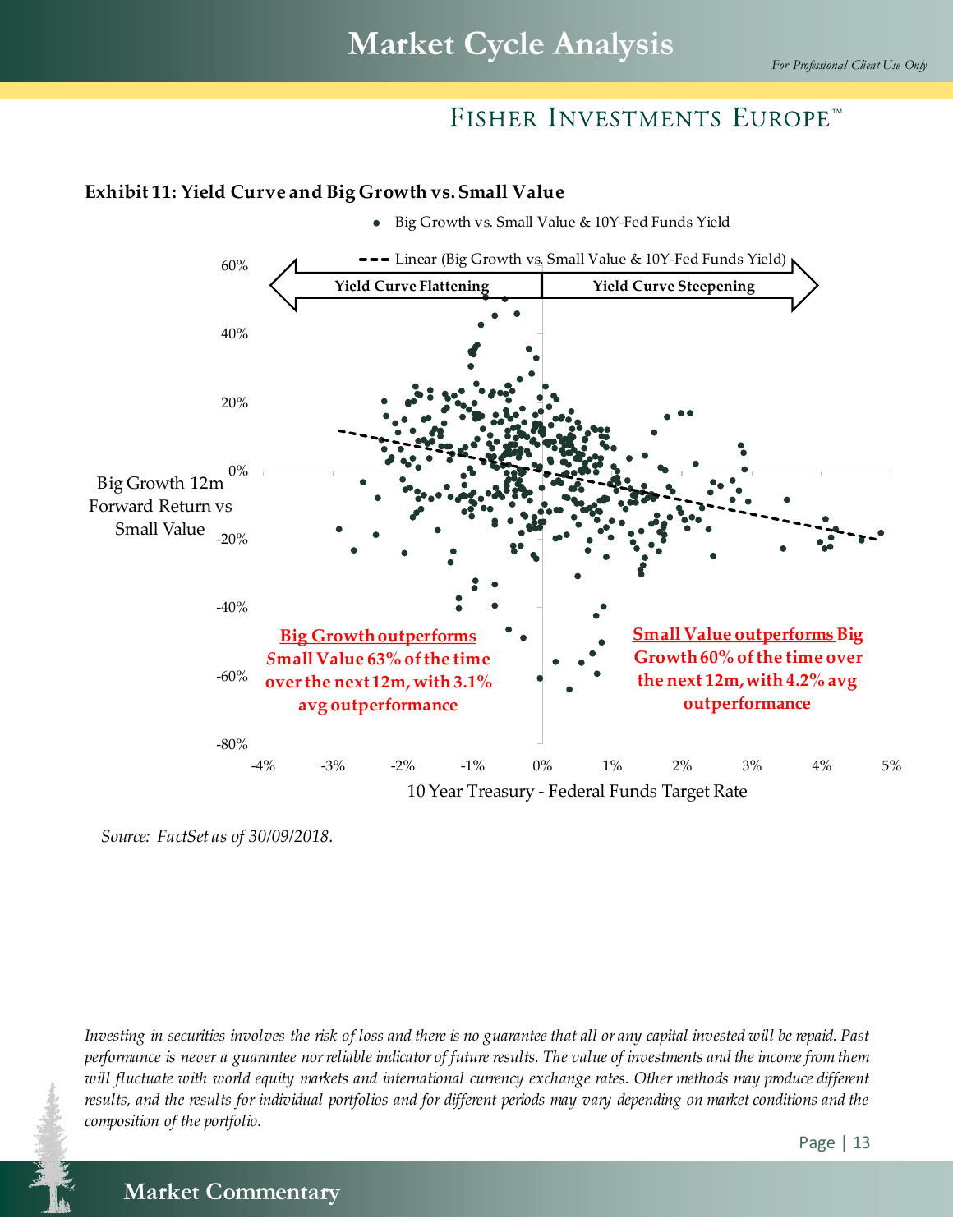# **Market Cycle Analysis**

## FISHER INVESTMENTS EUROPE™

#### **Exhibit 12: Yield Curve and Financials vs. S&P 500**



*Source: FactSet as of 30/09/2018.*

*Investing in securities involves the risk of loss and there is no guarantee that all or any capital invested will be repaid. Past performance is never a guarantee nor reliable indicator of future results. The value of investments and the income from them will fluctuate with world equity markets and international currency exchange rates. Other methods may produce different results, and the results for individual portfolios and for different periods may vary depending on market conditions and the composition of the portfolio.*

**Market Commentary Market Commentary**